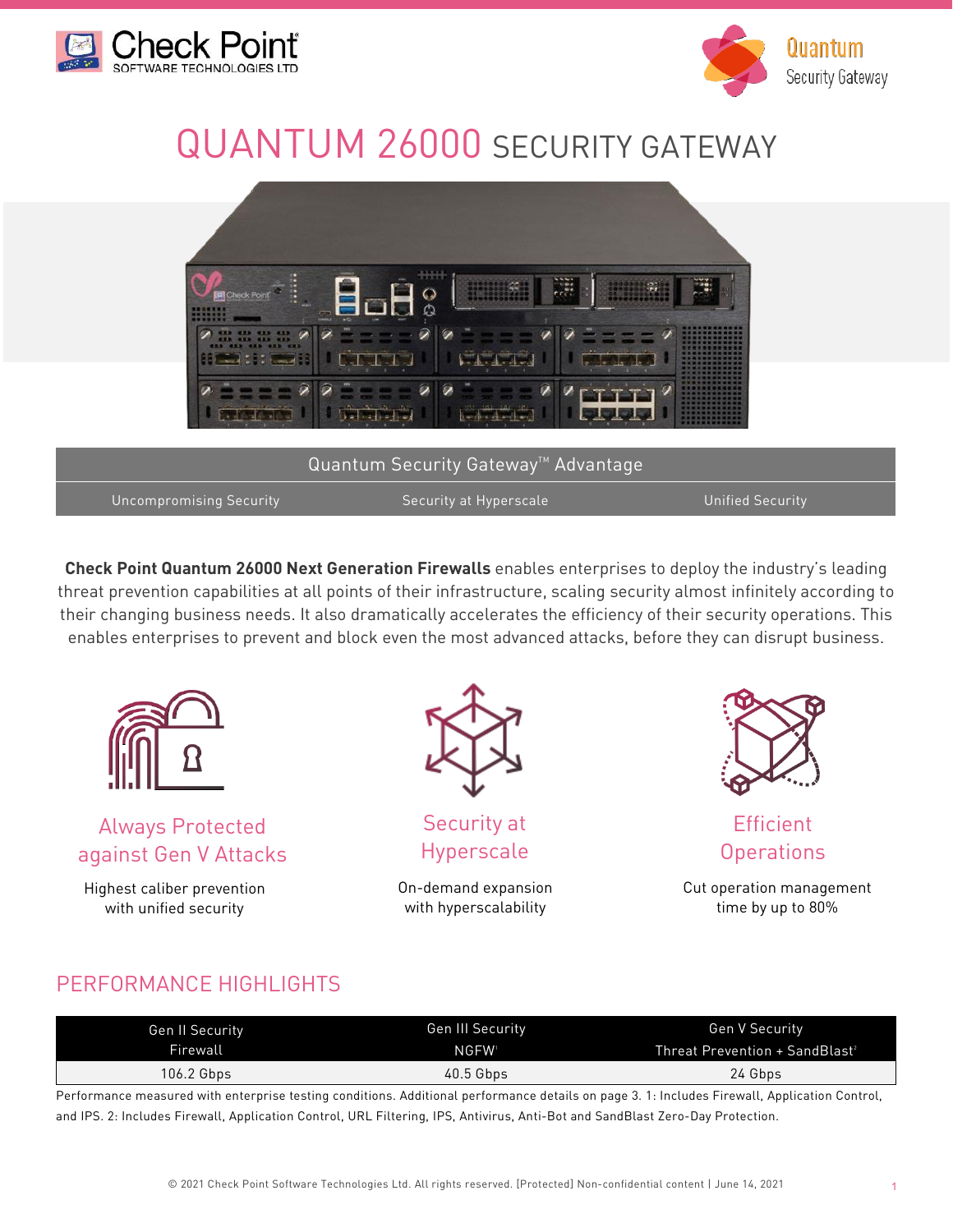







- 1. RJ45 and USB Type-C console ports 6. 2x USB 3.0 ports
- 2. Lights-out Management port 10/100/1000 Base-T port 10/100/1000 Base-T port
- 3. Sync 10/100/1000 Base-T port 6. The state of the Second State Basic Second State Second State Basic Second State Basic Second State Basic Second State Basic Second State Basic Second State Basic Second State Basic Secon
- 4. ESD grounding point 3x redundant power supplies (back view not shown)
- 5. 2x 480GB SSD RAID1 **12000** 4x field replaceable fans (back view not shown)

### **Prevent Known and Zero-day Threats**

Zero-day protection offering network security with evasion-resistant malware detection and complete protection from the most advanced attacks, ensuring quick delivery of safe content to users.

#### **NGFW NGTP SNBT** Firewall, VPN, Mobile Access  $\checkmark$  $\checkmark$  $\checkmark$ **Content Awareness** V  $\mathbf{v}$ V **Application Control**  $\checkmark$  $\mathbf{v}$  $\checkmark$ Intrusion Prevention System  $\mathbf{v}$ URL Filtering  $\checkmark$  $\checkmark$ Antivirus and Anti-Bot Ō.  $\mathbf{v}$ Threat Emulation (sandboxing) U Threat Extraction (CDR)  $\mathbf{v}$

*Next Generation Firewall, Next Generation Threat Prevention and Threat Prevention + SandBlast packages*

#### **All-inclusive Security Solutions**

Check Point 26000 security gateways include all security technologies including the SandBlast (sandboxing) software package for one year. Purchase a renewal for NGFW, NGTP or SandBlast (SNBT) for subsequent years as you like.

#### **100, 40 and 25 GbE Connectivity**

If re ready to move from 10 to 25, 40 00 GbE, so is the 26000 Next ation Security Gateway. The 26000 ity Gateway lets you connect your bE server uplinks to your core network.

### DATA CENTER GRADE PLATFORM

|              | 1 GbE<br><b>Copper</b> | $1$ GbE<br>fiber | 10<br><b>GbE</b> | 40<br><b>GbE</b> | 100/25<br>GbE | <b>Memory</b> | <b>Redundant</b><br><b>Power</b> | <b>Redundant</b><br><b>Storage</b> | <b>LOM</b> |
|--------------|------------------------|------------------|------------------|------------------|---------------|---------------|----------------------------------|------------------------------------|------------|
| Base model   | 10                     |                  |                  |                  | U             | 48 GB         |                                  |                                    |            |
| Plus model   | 10                     |                  |                  |                  |               | 96 GB         |                                  |                                    |            |
| Max capacity | 66                     | 32               | 32               | 16               | 16            | 128 GB        |                                  |                                    |            |

O optional accessory

capacity.

| <b>High Performance Options</b>                  |                     |
|--------------------------------------------------|---------------------|
| Purchase the affordable Plus package             | 25/100G 333 333 339 |
| and get a base system plus twelve 10Gb           |                     |
| ports, transceivers, 2x 480 GB SSD               |                     |
| drives, Lights-out Management and 96             |                     |
| GB of memory for high connection                 |                     |
| $\sim$ $\sim$ $\sim$ $\sim$ $\sim$ $\sim$ $\sim$ |                     |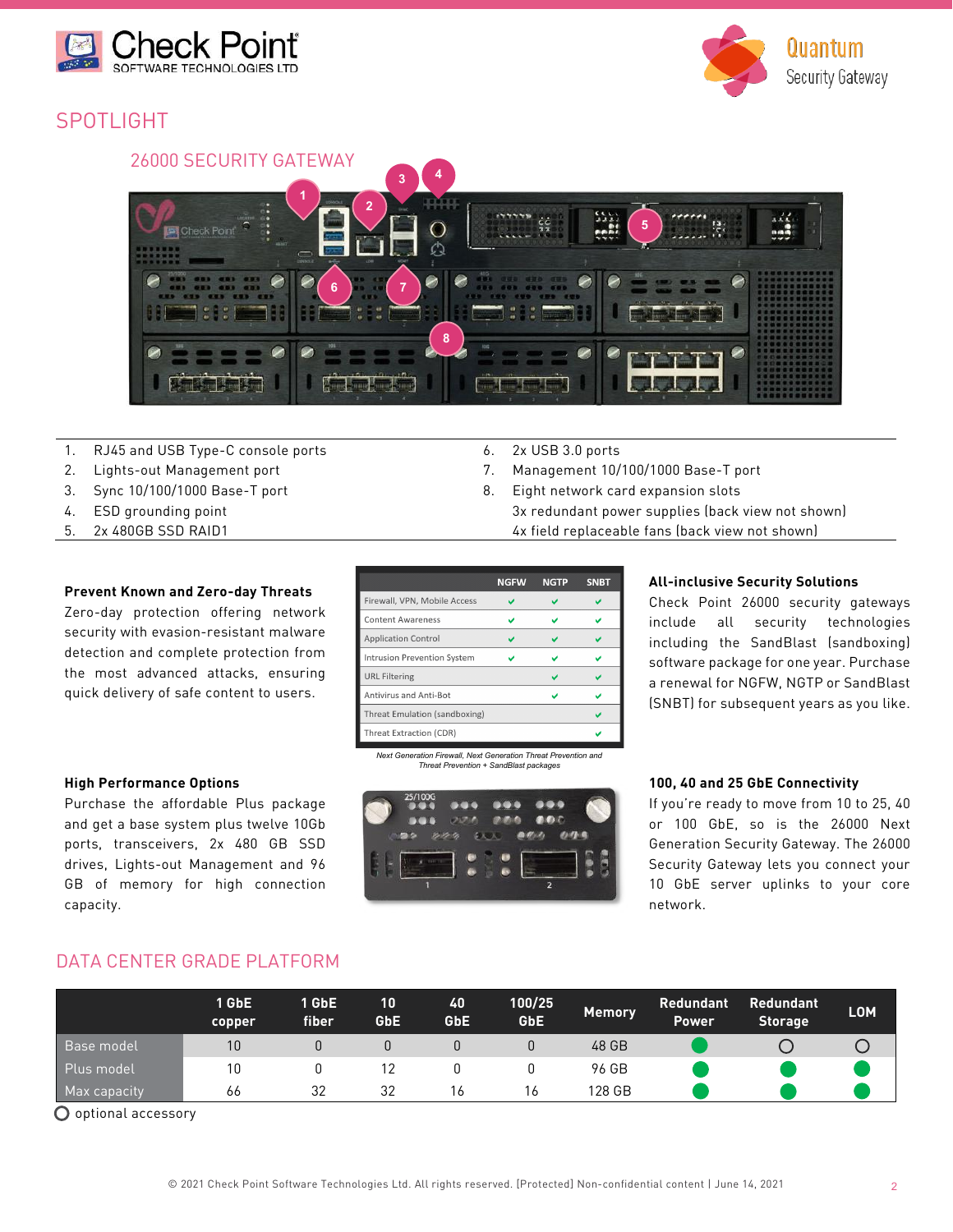



### **SPECIFICATIONS**

#### **Performance**

| <b>Enterprise Test Conditions</b>            |         |  |  |
|----------------------------------------------|---------|--|--|
| Threat Prevention'(Gbps)                     | 24      |  |  |
| NGFW <sup>2</sup> (Gbps)                     | 40.5    |  |  |
| IPS (Gbps)                                   | 43      |  |  |
| Firewall (Gbps)                              | 106.2   |  |  |
|                                              |         |  |  |
| RFC 3511, 2544, 2647, 1242 PERFORMANCE (LAB) |         |  |  |
| Firewall 1518B UDP (Gbps)                    | 316.5   |  |  |
| VPN AES-128 (Gbps)                           | 40 1    |  |  |
| Connections/sec                              | 550.000 |  |  |

1. Includes Firewall, Application Control, URL Filtering, IPS, Antivirus, Anti-Bot and SandBlast Zero-Day Protection

with logging enabled. 2. Includes Firewall, Application Control and IPS with logging enabled. 3. Performance measured with Base/Plus/maximum memory.

### **Additional Features**

#### **Highlights**

- 2x CPUs, 36 physical cores, 72 virtual cores (total)
- 1x 1TB HDD or 480GB SSD, (2x SSD in Plus)
- 3x AC power supplies (DC option)
- 48, 96 and 128 GB memory options
- Lights-Out-Management card (optional in Base package)
- Virtual Systems (base/PLUS/max mem): 125/250/250

#### **Network Expansion Slot Options (7 of 8 slots open)**

- 8x 10/100/1000Base-T RJ45 port card, up to 66 ports
- 4x 1000Base-F SFP port card, up to 32 ports
- 4x 10GBase-F SFP+ port card, up to 32 ports
- 2x 40G QSFP+ port card, up to 16 ports
- 2x 100/25G QSFP28 port card, up to 16 ports

#### **Content Security**

#### **First Time Prevention Capabilities**

- CPU-level, OS-level and static file analysis
- File disarm and reconstruction via Threat Extraction
- Average emulation time for unknown files that require full sandbox evaluation is under 100 seconds
- Maximal file size for Emulation is 100 MB
- Emulation OS Support: Windows XP, 7, 8.1, 10

#### **Applications**

- Use 8,000+ pre-defined or customize your own applications
- Accept, prevent, schedule, and apply traffic-shaping
- Data Loss Prevention
- Classify 700+ pre-defined data types
- End user and data owner incident handling

#### **Content Security (continued)**

#### **Dynamic User-based Policy**

- Integrates with Microsoft AD, LDAP, RADIUS, Cisco pxGrid, Terminal Servers and with 3<sup>rd</sup> parties via a Web API
- Enforce consistent policy for local and remote users on Windows, macOS, Linux, Android and Apple iOS platforms

#### **Network**

#### **Network Connectivity**

- Total physical and virtual (VLAN) interfaces per appliance: 1024/4096 (single gateway/with virtual systems)
- 802.3ad passive and active link aggregation
- Layer 2 (transparent) and Layer 3 (routing) mode

#### **High Availability**

- Active/Active L2, Active/Passive L2 and L3
- Session failover for routing change, device and link failure
- ClusterXL or VRRP

#### **IPv6**

- NAT66, NAT64, NAT46
- CoreXL, SecureXL, HA with VRRPv3

#### **Unicast and Multicast Routing (see SK98226)**

- OSPFv2 and v3, BGP, RIP
- Static routes, Multicast routes
- Policy-based routing
- PIM-SM, PIM-SSM, PIM-DM, IGMP v2, and v3

#### **Physical**

#### **Power Requirements**

- Single Power Supply rating AC: 850W, DC: 1300W
- Power input: 100 to 240V (47-63Hz), 40~-72VDC
- Power consumption avg/max: AC330/909W
- Maximum thermal output AC: 3101 BTU/hr.

#### **Dimensions**

- Enclosure: 3RU
- Dimensions (WxDxH): 17.4 x 24 x 5.2 in. (442 x 610 x 132mm)
- Weight: 46.3 lbs. (21 kg)

#### **Environmental Conditions**

- Operating: 0° to 40°C, humidity 5% to 95%
- Storage: –20° to 70°C, humidity 5% to 95% at 60°C

### **Certifications**

- Safety: UL, CB, CE, TUV GS
- Emissions: FCC, CE, VCCI, RCM/C-Tick
- Environmental: RoHS, WEEE, REACH', ISO14001'
- '. factory certificate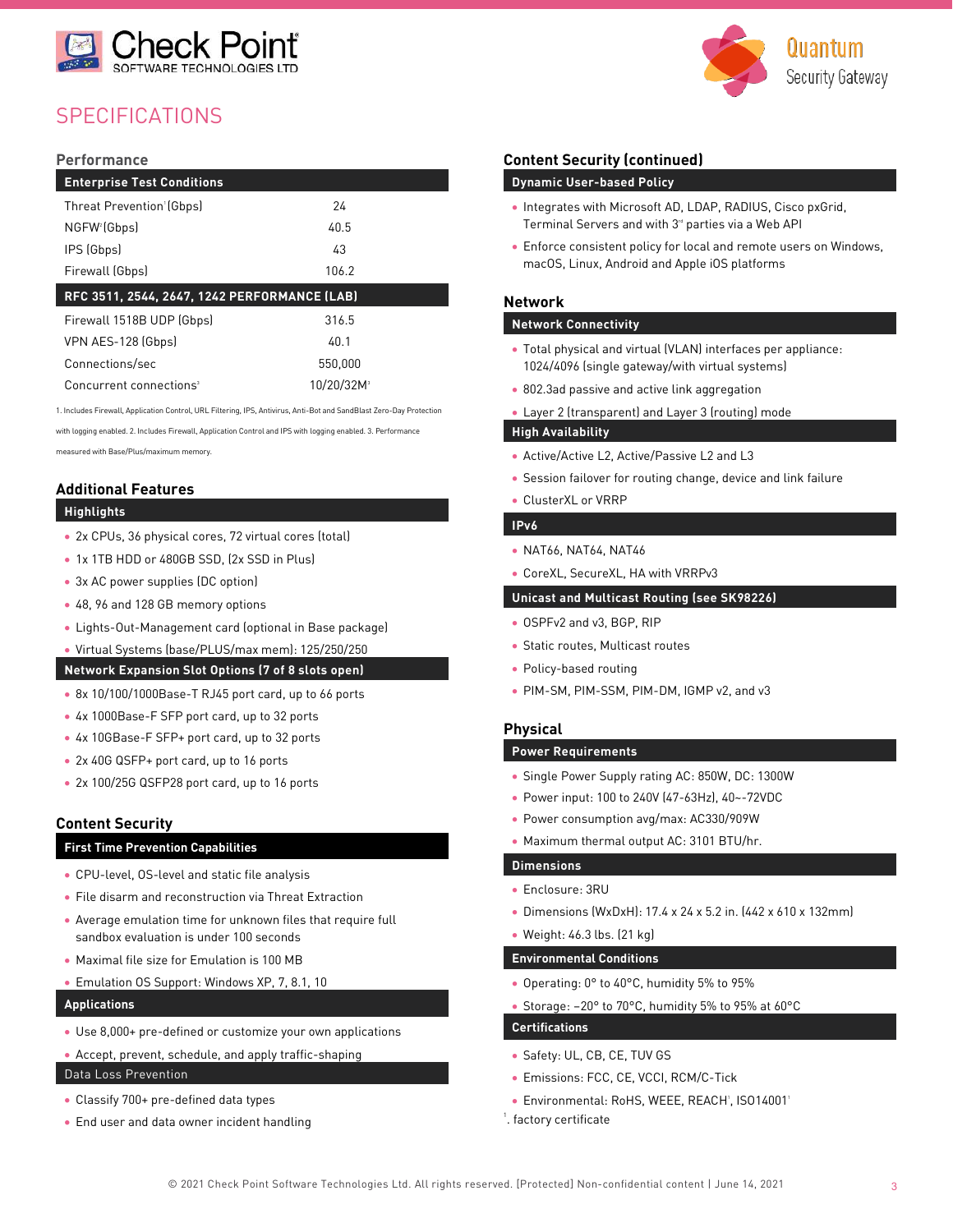



### ORDERING QUANTUM 26000 SECURITY GATEWAYS

| $\blacksquare$ SECURITY APPLIANCE $\blacksquare$                                                                                                                                              | <b>SKU</b>             |
|-----------------------------------------------------------------------------------------------------------------------------------------------------------------------------------------------|------------------------|
| 26000 Base configuration: 10x 1GbE copper ports, 48 GB RAM, 1x 1TB HDD, 3x AC PSUs, telescopic<br>rails, SandBlast (SNBT) Subscription Package for 1 Year, (HDD standalone support).          | CPAP-SG26000-SNBT      |
| 26000 Plus configuration: 10x 1GbE copper ports, 12x 10GbE SFP+ ports, 12x SR transceivers, 96 GB<br>RAM, 2x 480GB SSD, 3x AC PSUs, LOM, telescopic rails, 5 VS, SandBlast (SNBT) for 1 Year. | CPAP-SG26000-PLUS-SNBT |

The Base package includes 2 VS; VS0 and VS1. VS1 is counted when adding additional VS licenses. Plus includes VS0 plus 5 VS licenses. 1 Renewal NGFW, NGTP and SandBlast (SNBT) packages are available in the online product catalog.

### Accessories

| <b>INTERFACE CARDS AND TRANSCEIVERS</b>                                                     |                        |
|---------------------------------------------------------------------------------------------|------------------------|
| 8 Port 10/100/1000 Base-T RJ45 interface card                                               | CPAC-8-1C-C            |
| 4 Port 1000Base-F SFP interface card; requires additional 1000Base SFP transceivers         | $CPAC-4-1F-C$          |
| SFP transceiver module for 1G fiber ports - long range (1000Base-LX)                        | CPAC-TR-1LX-C          |
| SFP transceiver module for 1G fiber ports - short range (1000Base-SX)                       | CPAC-TR-1SX-C          |
| SFP transceiver to 1000 Base-T RJ45 (Copper)                                                | CPAC-TR-1T-C           |
| 4 Port 10GBase-F SFP+ interface card                                                        | CPAC-4-10F-C           |
| SFP+ transceiver module for 10G fiber ports - long range (10GBase-LR)                       | CPAC-TR-10LR-C         |
| SFP+ transceiver module for 10G fiber ports - short range (10GBase-SR)                      | CPAC-TR-10SR-C         |
| SFP+ transceiver 10GBASE-T RJ45 (Copper) - for links up to 30m over CAT6a/CAT7              | CPAC-TR-10T-C          |
| 10G Direct Attach Copper (DAC) Cable, (10BASE-CU) 1 meter                                   | CPAC-DAC-10G-1M        |
| 10G Direct Attach Copper (DAC) Cable, (10BASE-CU) 3 meters                                  | CPAC-DAC-10G-3M        |
| 2 Port 40G QSFP+ interface card                                                             | $CPAC-2-40F-C$         |
| QSFP+ transceiver module for 40G fiber ports - short range (40GBase-SR)                     | CPAC-TR-40SR-QSFP-300m |
| QSFP+ transceiver module for 40G fiber ports - long range (40GBase-LR)                      | CPAC-TR-40LR-QSFP-10Km |
| 40G Direct Attach Copper (DAC) cable, one meter (40BASE-CR4)                                | CPAC-DAC-40G-1M        |
| 40G Direct Attach Copper (DAC) cable, three meters (40BASE-CR4)                             | CPAC-DAC-40G-3M        |
| Bi-directional QSFP transceiver for 40G fiber Ports - short range (40GBase-SR-BD)           | CPAC-TR-40SR-QSFP-BiDi |
| 2 Port 100/25G QSFP28 interface card                                                        | CPAC-2-100/25F         |
| QSFP28 transceiver module for 100G fiber ports - short range (100GBase-SR4)                 | CPAC-TR-100SR          |
| QSFP28 transceiver module for 100G fiber ports - long range (100GBase-LR4)                  | CPAC-TR-100LR          |
| 100G SWDM4, LC connector, 75m/0M3 fiber                                                     | CPAC-TR-100SWDM4       |
| 100G CWDM4, LC connector, 2Km/ single mode fiber                                            | CPAC-TR-100CWDM4       |
| SFP28 transceiver module for 25G fiber ports with QSFP28 adaptor - short range (25GBase-SR) | CPAC-TR-25SR-ADP       |
| SFP28 transceiver module for 25G fiber ports with QSFP28 adaptor - long range (25GBase-LR)  | CPAC-TR-25LR-ADP       |
| 100G Direct Attach Copper Cable (QSFP28), 1 meter                                           | CPAC-DAC-100G-1M       |
| 100G Direct Attach Copper Cable (QSFP28), 3 meters                                          | CPAC-DAC-100G-3M       |
| 100G Direct Attach Copper Cable (QSFP28), 5 meters                                          | CPAC-DAC-100G-5M       |

| FAIL-OPEN NETWORK INTERFACE CARDS                                                    |                   |
|--------------------------------------------------------------------------------------|-------------------|
| 4 Port 1GE copper Bypass (Fail-Open) Network interface card (10/100/1000 Base-T)     | CPAC-4-1C-BP-C    |
| 2 Port 10GE Short-range Fiber Bypass (Fail-Open) Network interface card (10GBase-SR) | CPAC-2-10FSR-BP-C |